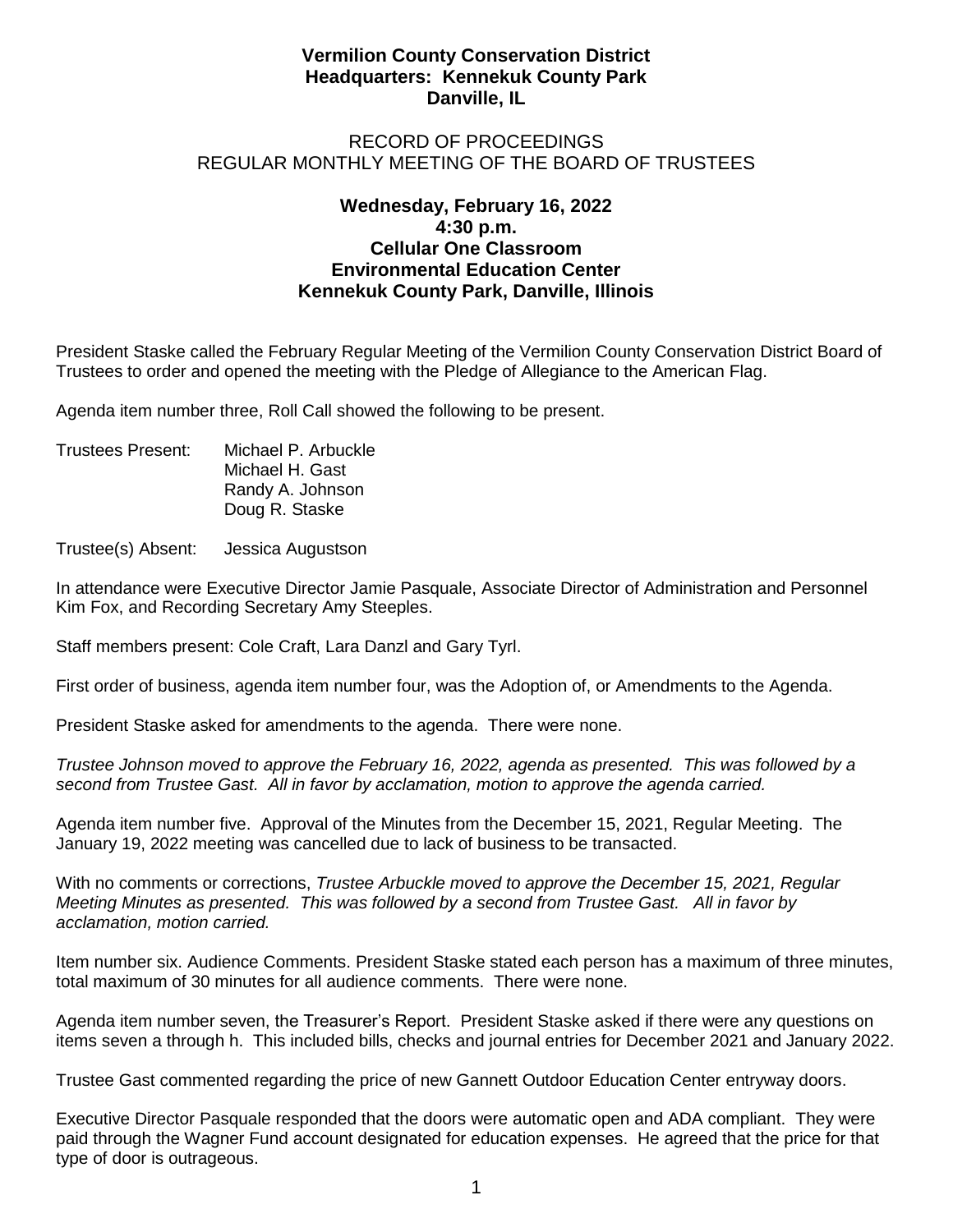Trustee Johnson asked if the legal fees listed on January 2022, Check Detail Report, ck#41913 for \$880.00 was normal.

Executive Director Pasquale replied that it was not, the fee was for the new policy made to the Employee Personnel Policy. [*Note:* A section regarding banked sick hours, approved at the November 17, 2021 Meeting.]

Trustee Johnson asked about the membership paid to Vermilion Advantage, ck#41885 for \$500.00.

Executive Director Pasquale responded the community centered organization has different membership levels and has promoted the VCCD through a monthly publication. The membership also allows the VCCD to send a representative to Vermilion Advantage meetings.

With no other comments or questions, *Trustee Gast moved to approve the Manual Checks dated December 2021 in the amount of \$43,007.84, which included check #'s 41855 – 41872 and 41882 – 41896; the current list of voucher checks dated January 20, 2022 in the amount of \$11,378.60, which included check #'s 41916 – 41927; the Manual Checks dated January 2022 in the amount of \$38,993.83, which included check #'s 41897 – 41915 and 41928 – 41940; the current list of voucher checks dated February 17, 2022 in the amount of \$5,548.28, which included check #'s 41952 – 41959; the Budget Report and General Journal Entries through February 28, 2022. This was followed by a second from Trustee Johnson.* 

With no other questions or comments, President Staske requested a roll call vote. The results as follows:

| Trustee Gast     | - | ves |
|------------------|---|-----|
| Trustee Johnson  | - | ves |
| Trustee Arbuckle | - | ves |
| Trustee Staske   | - | yes |

The vote was 4 – 0 in favor, motion to approve the bills, checks and journal entries carried.

Agenda item number seven i. Report on Cash and Investments. Associate Director of Administration and Personnel Fox reported that as of February 16, 2022, the NOW checking account balance is \$143,049; Illinois Funds Investment Pool balance is \$84,562; the Illinois Funds Money Market Fund balance is \$5,402. First Farmers Bank Money Market Passbook account balance is \$249,135; Central Illinois Bank Money Market passbook account balance is \$245,750. The Health Reimbursement Account (HRA) balance is \$6,723. First Saving Bank NOW account balance is \$248,758; the NOW account at Catlin Bank balance is \$249,429. The 3 mo. CD [Whittaker Funds] at Iroquois Federal at .05% interest balance is \$57,478; the 3 mo. CD [Wagner Funds] at Iroquois Federal invested at .05% interest balance is \$50,766. A 3-month certificate of deposit at Longview Bank now at .15% interest now has a balance of \$250,095. The 2-year, with 6-month option acquired at Illinois National Bank remains at \$250,000.

The grand total of cash and investments for February 16 2022: \$1,841,580. This compares to \$1,609,628. in February of 2021.

Executive Director Pasquale noted that a bond payment of \$109,000. had been made this week and was reflected on the report.

Associate Director of Administration and Personnel Fox stated that \$100,000. had been moved from one of the Illinois Funds accounts to make the bond payment.

President Staske asked for a motion to approve the Cash & Investment Report. *Trustee Johnson moved to approve the Report on Cash and Investments for February 16, 2022 as presented. This was followed by a second from Trustee Arbuckle.*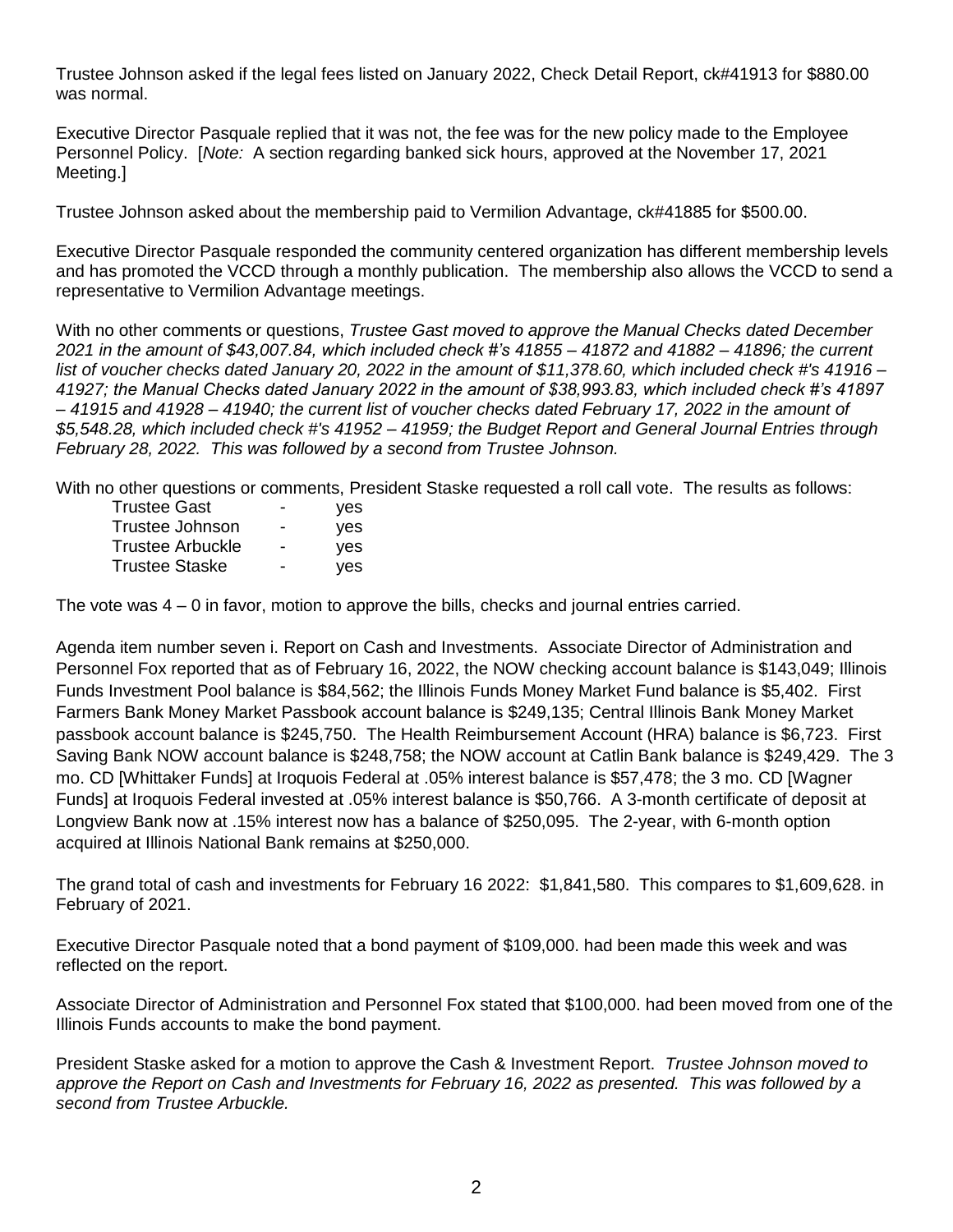With no other questions or comments, President Staske requested a roll call vote. The results as follows:

| Trustee Johnson         | - | yes |
|-------------------------|---|-----|
| <b>Trustee Arbuckle</b> | - | ves |
| <b>Trustee Gast</b>     | - | yes |
| <b>Trustee Staske</b>   |   | yes |

The vote was 4 – 0 in favor, motion to approve the Report on Cash and Investments carried.

Agenda item eight. Specific Items of Business to be Transacted. Item eight a. Discuss/approve changes to personnel policy section 3.21 Supervisor Residency Requirement. A map was provided to the Trustees with concentric circles based at Kennekuk County Park; from 25 miles to 45 miles. Executive Director Pasquale recommended that park superintendents and supervisors live close to the park they supervise.

## Discussion ensued.

With no other comments or discussion, *Trustee Arbuckle moved to accept the personnel policy change for supervisory employee residency requirements to be within a 25-mile radius of Kennekuk County Park. This was followed by a second from Trustee Johnson. [Note: this includes park superintendents, executive director, associate director, and supervisors]*

With no other questions or comments, President Staske requested a roll call vote. The results as follows:

| <b>Trustee Arbuckle</b> | - | yes |
|-------------------------|---|-----|
| Trustee Johnson         | - | yes |
| <b>Trustee Gast</b>     | - | yes |
| <b>Trustee Staske</b>   | - | yes |

The vote was 4 – 0 in favor, motion to approve the carried.

Agenda item eight b. Discuss/approve purchase of 2019 Ford F350 Diesel from Schepel GMC Commercial Truck Center. Executive Director Pasquale explained that the VCCD typically orders vehicles through the State, but this past year Illinois held the contract regarding vehicle purchases until after the deadline had passed to order. He stated that a truck is needed to pull the excavator and trailer; the truck that is currently used has been pulling 2,000 pounds over what it should be pulling. Executive Director Pasquale located a used Ford F350 that would be available now.

President Staske commented that a "sole source buy" by the VCCD could be contested by another dealership since this is a significant expenditure not bid out. A policy exists limiting purchases to a maximum amount before a purchase must be bid out.

Discussion ensued.

Executive Director Pasquale is concerned about the use of the current truck, a ¾ ton gasoline engine, and does not know when a new truck purchased through the State would be delivered to the District. The 2019 Ford F350 would be delivered soon. He has also located a new Ford F450 chassis, gasoline engine, from National Auto Fleet Group. This could be delivered in May 2022.

President Staske asked how comparable the price would be to one through the State.

Executive Director Pasquale responded that it would be comparable in price.

Extensive discussion ensued regarding various options.

With no definitive conclusion, President Staske asked for a motion to table this item.

With no other questions or discussion, *Trustee Gast moved to table the purchase of 2019 Ford F350 from Schepel GMC Commercial Truck Center. This was followed by a second from Trustee Johnson. All in favor by acclamation, motion carried.*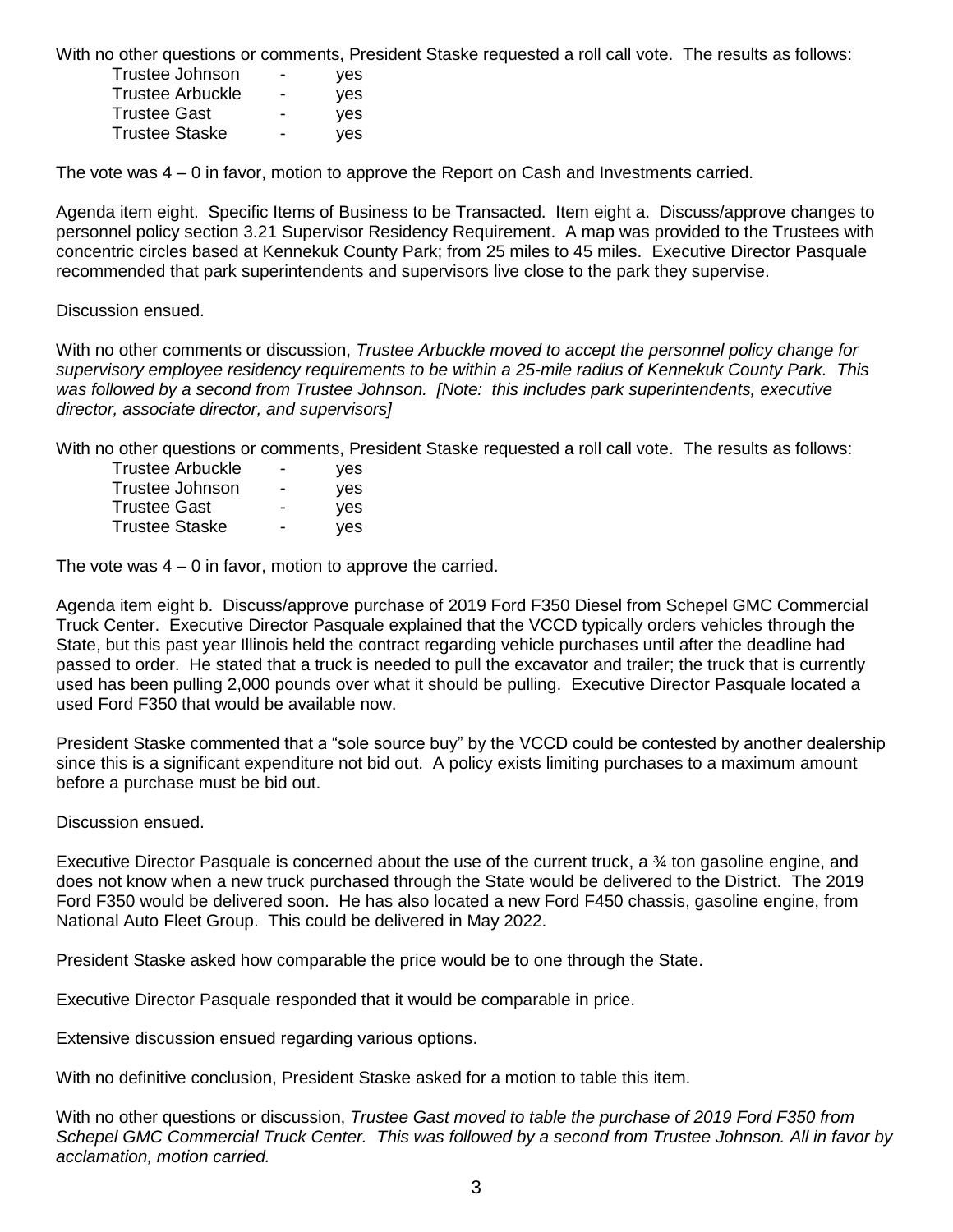Eight c. Review Executive Session Minutes from April 18, 2018; May 8, 2018; May 23, 2018; December 5, 2018; May 15, 2019; July 17, 2019, for release or hold. Executive Director Pasquale recommends holding all executive session minutes from all dates.

With no further discussion, *Trustee Johnson moved to hold the Executive Session Minutes from* April 18, 2018; May 8, 2018; May 23, 2018; December 5, 2018; May 15, 2019; and July 17, 2019 *This was followed by a second from Trustee Gast.*

With no other questions or comments, President Staske requested a roll call vote. The results as follows:

| Trustee Johnson         | - | yes |
|-------------------------|---|-----|
| <b>Trustee Gast</b>     | - | yes |
| <b>Trustee Arbuckle</b> | - | ves |
| Trustee Staske          | - | yes |

The vote was 4 – 0 in favor, motion to hold the executive session minutes.

There was no executive session.

Agenda item nine. Report from the Executive Director. Executive Director Pasquale reported that the VCCD hired Brenna Karcher as a full-time educator. He recognized Lara Danzl, Education Supervisor.

Lara gave a brief background for Brenna, stating also that she and her husband have purchased a home in Danville, IL.

Executive Director Pasquale reported that Justus Newman was promoted to fill the full-time Forest Glen Maintenance vacancy. Justus has been working maintenance part-time the past several months.

President Staske requested a current personnel list with positions listed.

Executive Director Pasquale reported that he is now a Danville Area Convention and Visitor's Bureau Board Member. The DACVB met a week ago, and meet every other month. It is a good opportunity to promote the parks.

Executive Director Pasquale has been working with a company to bring new phone and internet services to Kennekuk. Due to federal deregulation, current service is going to change regarding repair of AT&T lines, and monthly charges will be increased significantly. During work at Lake Vermilion, the phone line was damaged, and AT&T abandoned the line. He has tried working with Comcast and they are not interested. A fiber optic company he has been in contact with is still working out details. No one seems to want to meet with him after determining the location of Kennekuk.

Discussion of various other companies and options ensued.

Executive Director Pasquale spoke with County Board Chairman Baughn. The County Board has received a lot of requests for American Rescue Plan Act [ARPA] Funds; the VCCD has never received ARPA funds and may be eligible. He will be updating the Board regarding phone and internet service.

Another shipment of handrails was delivered for Heron County Park Boardwalk. This will cover 2/3 of the boardwalk handrails. The last section has been ordered.

The Maple Syrup Open House is postponed again for this year. The decision had to be made in mid-February, before mask mandates were lifted. Also, there are many volunteers that must work the event and they were a consideration as well.

Associate Director of Administration and Personnel Fox, Lara Danzl, and he met with Farnsworth Group this afternoon regarding the Kickapoo Rail Trail. The VCCD will be looking into ITEP Funding this year. It makes the most sense to continue on, extending the trail to Muncie. Between the VCCD and the VCCF there is